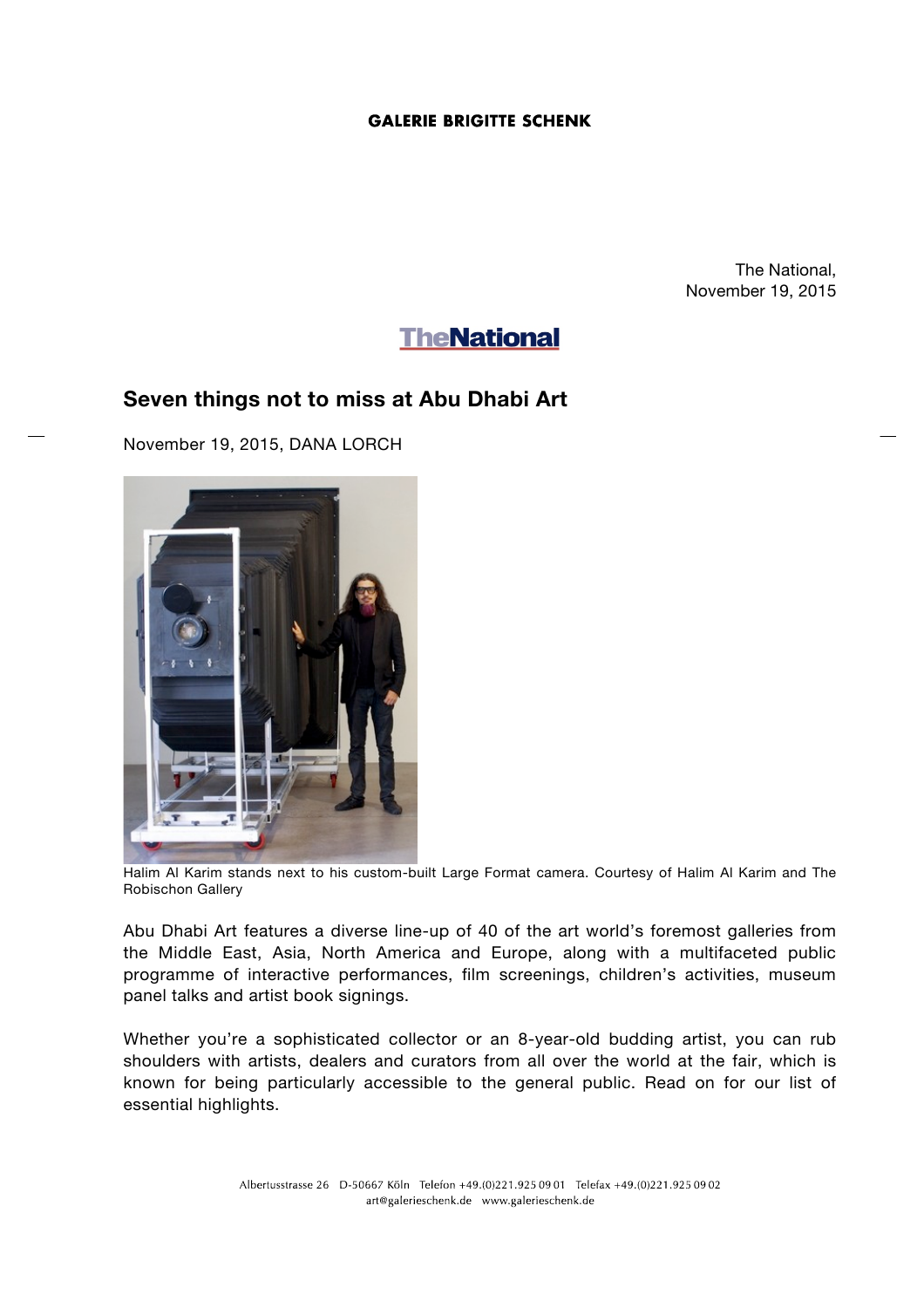#### **GALERIE BRIGITTE SCHENK**

#### **Contemporary/modern art from the Middle East**

This year's fair is on point in bringing together established dealers with formidable programmes focusing on art from the Middle East. It's possible to gallery hop from Tunis to Beirut, Ramallah and Jeddah, as well as Dubai and Abu Dhabi, without ever having to board a jet. Be sure to visit The Third Line (Dubai) booth to spend some time with the - Iranian artist Pouran Jinchi's series The Blind Owl, which obsessively examines the cult- classic book of the same title by Sadegh Hedayat.

#### **Perinne Valli's Morning Sun performance**

The Swiss-French dancer and choreographer Perrine Valli uses movement to recreate and interpret seminal works by the late realist painter Edward Hopper, who's revered for his vignettes of mid-century Americana. The performance, which is entitled Morning Sun and will take place twice over the weekend, is part of Bliss, a programme of engaging performance art and film screenings grounded in the capital's culture, curated by Fabrice Bousteau.

#### **Sumayyah Al Suwaidi's Back to Nature collection**

Even if you don't have a collector's budget at your fingertips, it's possible to take home a memory of your favourite work at Abu Dhabi Art by stopping at Artyfact, the fair's official shop.

Design enthusiasts should look out for the Abu-Dhabi based artist and curator Sumayyah Al Suwaidi's Back to Nature collection, which includes limited-edition kaftans, clutches, watches and other items based on the artist's original works on exhibition in the Emirati Expressions section of the fair.

Al Suwaidi explains: "The collection is inspired by how we are so into our technology that we forget there is another world out there beyond the city and its buildings."

#### **Halim Al Karim's 'Beyond' installation**

The Cologne, Germany-based Galerie Brigitte Schenk presents the Iraqi artist Halim Al Karim's life-size format handmade bellows camera to the public, along with a haunting "ambrotype" portrait entitled Survivor Goddess. Al Karim (pictured below) used the camera to revive the 19th-century wet-collodion technique in his darkroom, which became his refuge after several years spent in hiding from Saddam Hussein. The work is part of the Beyond section, which presents large-scale installations in public spaces inside the fair and around the city.

#### **Creative activities for children of all ages**

A range of dedicated arts education programmes for children are on offer during Abu - Dhabi Art. "Engaging children in the arts at a young age ensures they develop lifelong